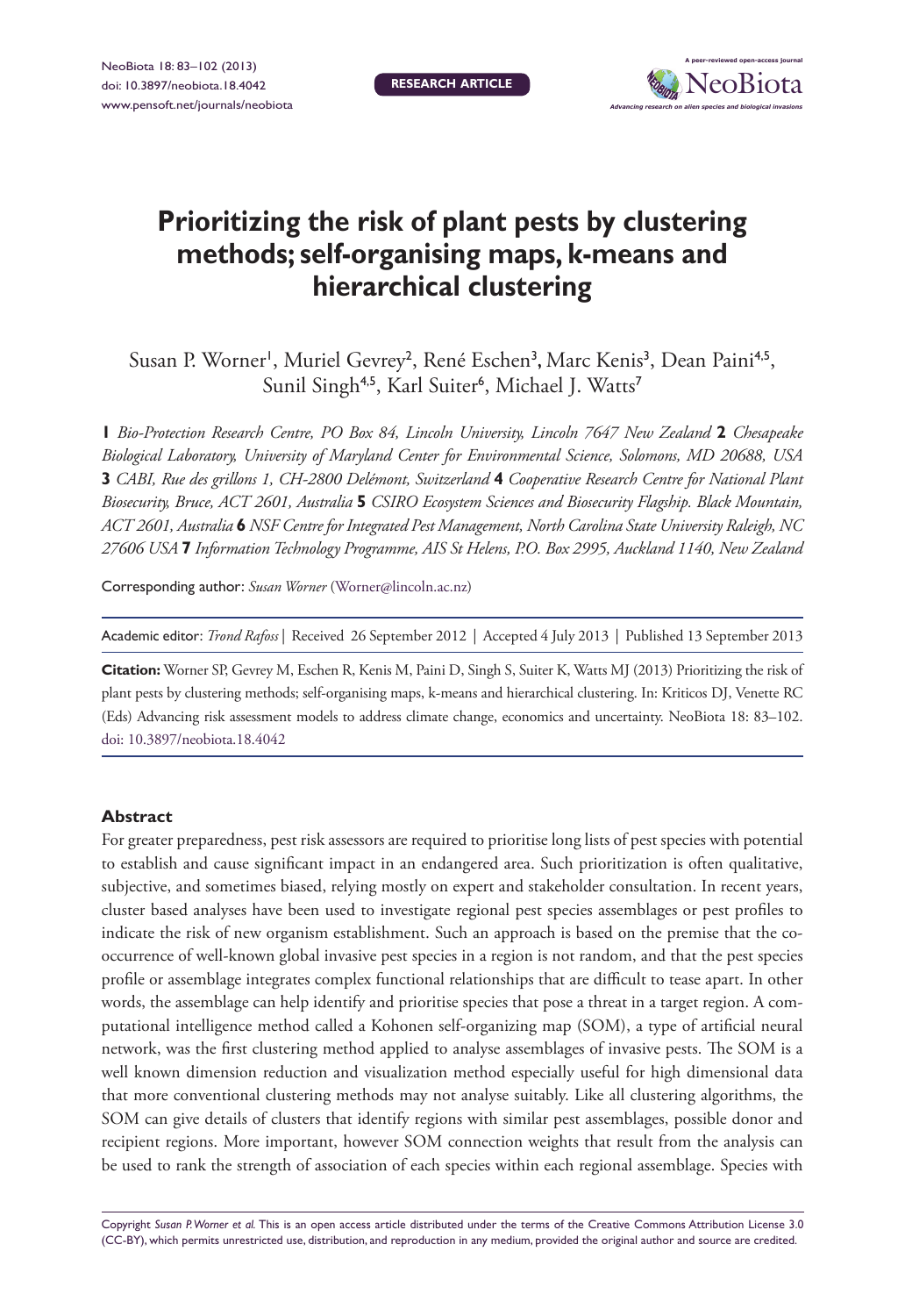high weights that are not already established in the target region are identified as high risk. However, the SOM analysis is only the first step in a process to assess risk to be used alongside or incorporated within other measures. Here we illustrate the application of SOM analyses in a range of contexts in invasive species risk assessment, and discuss other clustering methods such as *k*-means, hierarchical clustering and the incorporation of the SOM analysis into criteria based approaches to assess pest risk.

#### **Keywords**

Invasive pest assemblages, prioritisation, self-organising maps, hierarchical clustering, *k*-means, multicriteria analysis, plant pathogens

## **Introduction**

Global tourism, trade and climate change continue to drive invasive species impact by increasing opportunities for species dispersal and establishment in new regions of the world. Nonindigenous invertebrates, vertebrates, plants, bacteria, fungi and viruses continue to establish in regions where they are not normally found (Vitousek et al. 1997), threatening both cultivated and indigenous species. Invasive species are capable of doing irreparable damage to the biodiversity of natural and agricultural ecosystems and to human and animal health, but for many nations, protecting the biological potential and production of managed systems is of particular concern, as well as increasingly urgent, as climate change threatens global food security. For greater preparedness and prevention, important decisions about invasive species need to be supported by a range of approaches that are integrative and capable of converting scientifically relevant data into data that is also decision relevant.

Regulators and pest risk assessors face the unenviable task of providing pest lists to policy makers based on their assessment of risk of pest establishment in endangered areas. When creating such lists it is difficult to ignore species that have a recent history of invasiveness. The result can be compilations that are often qualitative, subjective and frequently biased toward current knowledge and expertise of the panel involved in the creation process. Despite such drawbacks, regulators use such lists to allocate scarce resources to the prevention of perceived high risk species establishing.

Many attempts have been made to address the shortcomings of pest prioritisation but few have delivered anything that approaches a rigorous quantitative process. For example, a range of tools for prioritisation can be found in plant risk management (see Skurka Darin et al. 2011 for a brief review). Very few new tools have centred on arthropod pests or plant pathogens. Trait-based categorisation of invasive pests that aspire to give some predictive capability have been attempted with little success. For example, a study by Simberloff (1989) attempted to characterise the traits that lead to successful establishment of insects. As well, Peacock and Worner (2008) compared a selection of insect species that are often intercepted at the New Zealand border that have established, with species that, despite numerous interceptions over many years, have not yet established. The latter were used as a proxy for "failed" introductions. More recently,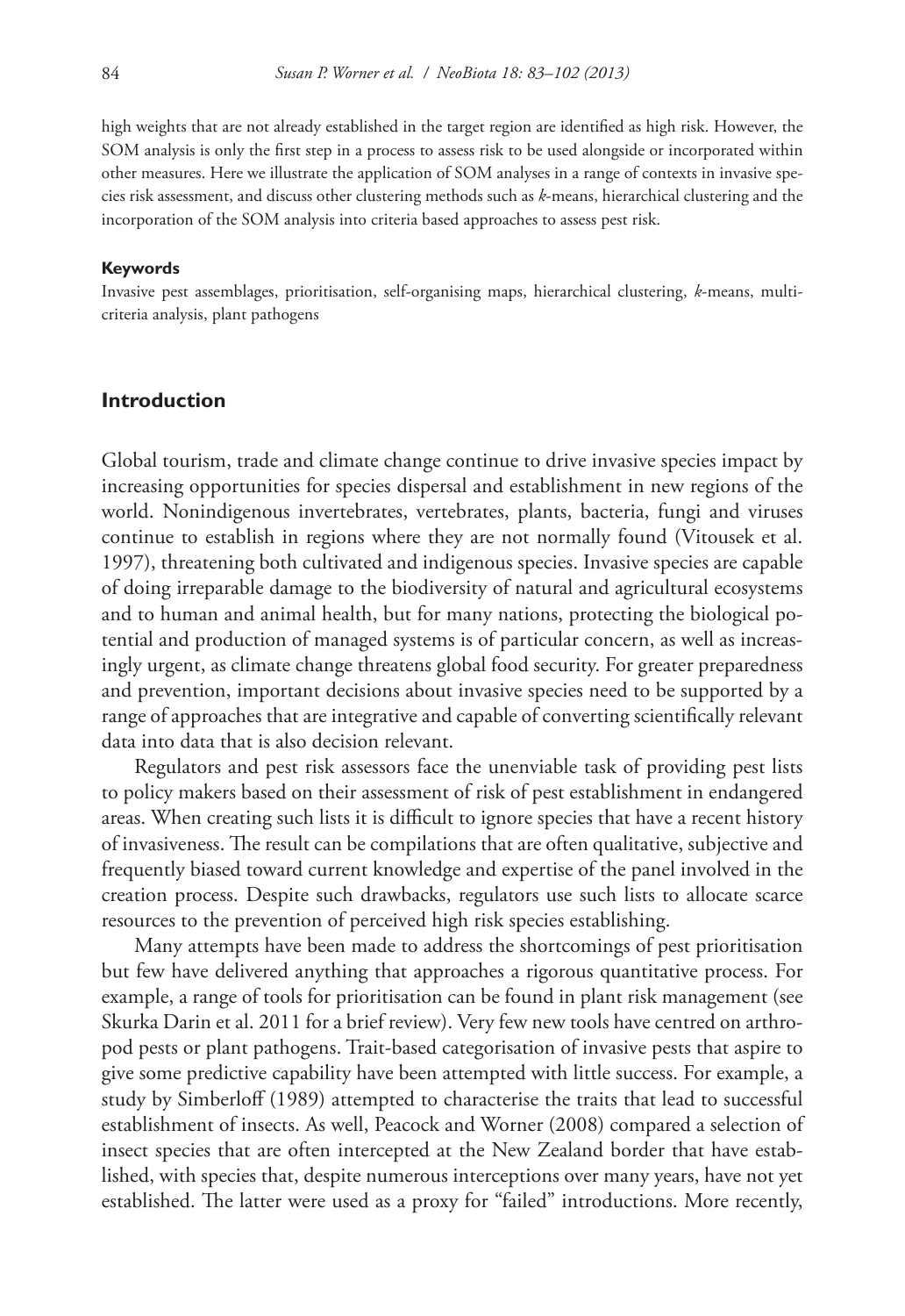Philibert et al. (2011) used species–level traits of forest pathogenic fungi to predict invasion success using a combination of ecological and biological traits.

However, data associated with invasive species, as for most ecological data, involve features that are complex, dynamic and nonlinear. Many conventional multivariate statistical approaches used to analyse such data often involve linear methods that are affected by noise and outliers (Chon 2011). The purpose of this study is to review the use of the co-occurrence of pest species that make up regional species assemblages or profiles for knowledge discovery. We also review the application of novel nonlinear methods such as a neural network called Kohonen self-organising map (SOM) (Kohonen 1982) and other clustering methods, to the problem of prioritising pest species by profiling pest assemblages in target regions. Additionally, future research requirements if such methods are to be used to influence policy decisions, will be highlighted.

The idea of clustering pest complexes or assemblages of species to identify donor and recipient regions in an invasive species context was described by Worner and Gevrey (2006) using a self-organising feature map. Using species assemblages as indicators of environmental conditions is not new. Assemblages of fossil organisms such as Radiolaria and Foraminifera are used in petroleum geology and oil exploration to indicate presence of fossil hydrocarbon reservoirs (Gregory et al. 2007) as well as past climates (Heiri and Lotter 2005). Species assemblages are also well used in fresh water studies and other ecosystem studies to determine changes in composition or behaviour in response to toxic substances and responses to natural and other anthropocentric changes (Chon 2011, Lek and Guégan 2000). A SOM is an artificial neural network that can detect patterns and similarity in complex data. SOMs have found application in a range of disciplines from image recognition (see Chon 2011 for a short review) to detecting shifts in climate (Schmidt et al. 2012).

A basic assumption underpinning the Worner and Gevrey (2006) and Gevrey et al. (2006) studies is that a grouping or assemblage of pest species integrates complex variables that are difficult to tease apart. Some might question that assumption on the basis that such groupings are not natural and have come about mainly by anthropogenic influences. Despite that a history of transport, trade and food production has largely influenced which pests are where in the world, it is clear that those species able to establish viable populations rely on a complex interaction of biotic and abiotic variables. Indeed, Watts and Worner (2009a) have shown that such pest groupings are not random assemblages of species. Co-occurrence of species forming a particular pest profile for a region indicates suitable environmental conditions, and in the case of arthropod pests and plant pathogens, co-occurrence indicates suitable hosts and a particular invasion history of the region. In their 2006 study, Worner and Gevrey first used a conventional cluster analysis to identify global donor and recipient regions, using more than 800 species over 456 geopolitical areas (Worner and Gevrey 2006). The analysis resulted in long drawn out clusters that were difficult to interpret. They then applied a self-organising map (SOM) that appeared to have a number of advantages. The first is that the high dimensional data set was reduced to a 2- dimensional map or visualisation that greatly improved interpretation (Fig. 1). In addition, the analysis created a separate map for each species in the assemblage with a weight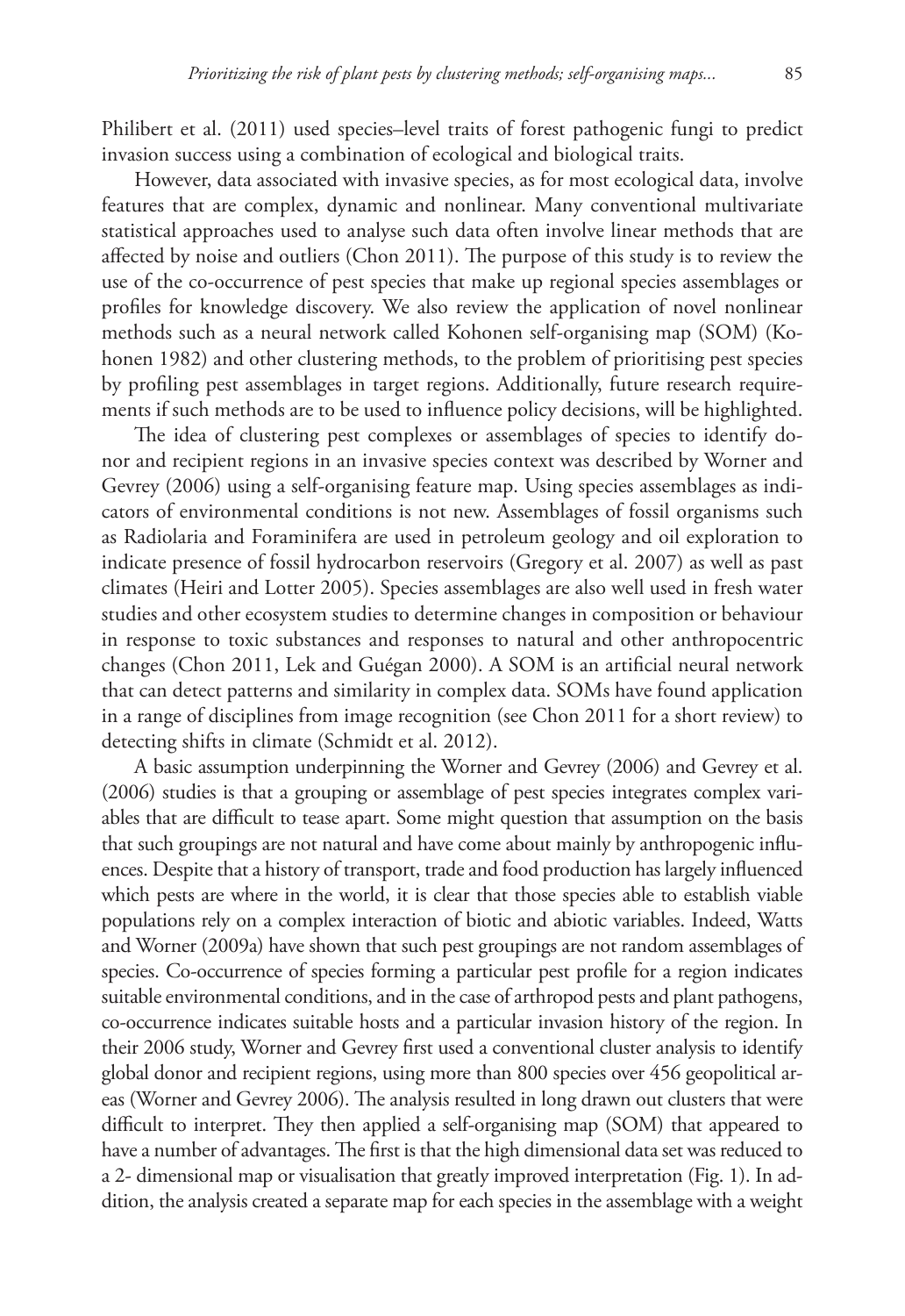

**Figure 1.** A representation of the application of a self organising feature map to the analysis of pest distribution data.

or value that indicated the strength of association that species has for the pest profiles or assemblages associated with the cells in the map. These weights allow the species complex for a region to be filtered into high risk established species and high and low risk nonestablished species. The high weight allocation for a species in a region indicates it is closely associated with the particular pest complex of that region. In other words, the species cooccurs globally with similar assemblages of pests. For species that are not established but allocated a high weight, the weight is interpreted as an index of high risk of establishment.

Clearly, clustering can be done using a number of approaches and SOM clustering can be used in a number of contexts to address the problem of pest risk assessment. We discuss some recent studies that further explore SOM analysis or are variations of that approach, along with some alternative clustering methods in more detail.

## **Clustering methods and applications to risk analysis**

# **Data**

The data used in all the studies reviewed here comprised the presence and absence of pest species in different countries and regions in the world. This information was extracted with permission from the CABI Crop Protection Compendium (2003, 2007)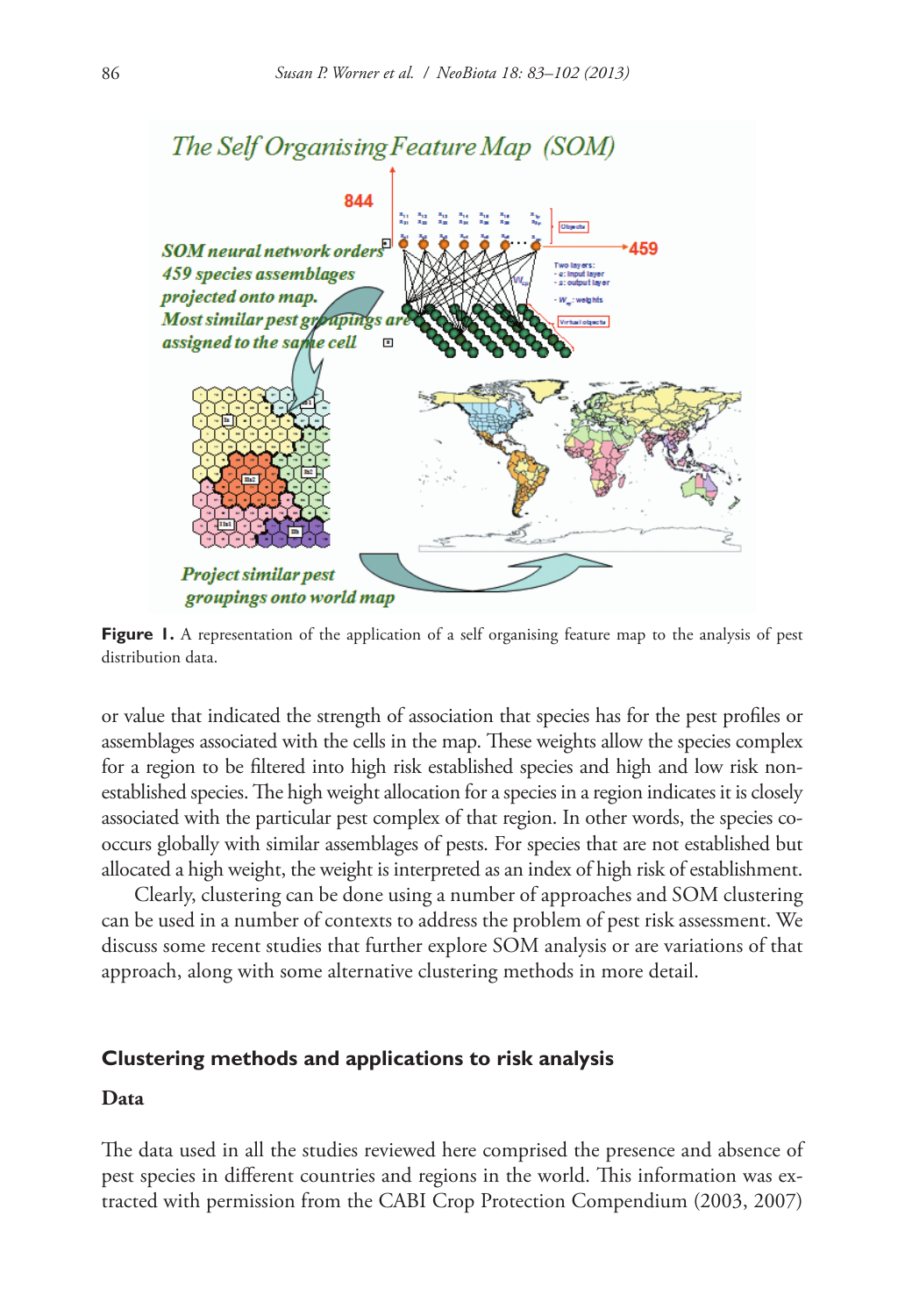and CABI's Plantwise Knowledge Bank (<http://www.plantwise.org/knowledgebank>), which are interactive multimedia encyclopaedias edited by CABI, a not-for-profit science-based development and information organization.

Data presented by country or geographical regions where pest presence or absence is represented by binary data, with 0 corresponding to absence and 1 corresponding to presence of species in a specific geographical area. Incomplete data from the database were discarded. Depending on the taxa of interest in the study, different numbers of pest species and regions comprised the actual database used for analysis.

#### **The SOM Model**

A detailed description of self-organising maps (SOM) can be found in Kohonen (1982) and Kohonen (2001), and examples of its application to pest risk data in Worner and Gevrey (2006) as well as Gevrey et al. (2006). The self-organising map is an unsupervised learning algorithm that is a type of neural network. A SOM consists of two layers of artificial neurons, 1) the input layer that represents the input data (pest profiles comprising, presence = 1 or absence = 0 for each species in each region) and the output layer or map, which is usually arranged in a two-dimensional structure (Fig.1). Every input neuron or vector (pest profile) is connected to every output neuron (map neuron or node), and each connection has a weight attached to it. The batch SOM algorithm can be summarized as follows: (i) Initialize the values of the virtual (node) vectors (VVi,  $1 \le i \le c$ ) using random values. (ii) Repeat steps (iii) to (vi) until convergence. (iii) Read all the sample vectors (SV or pest profiles) one at a time. (iv) Compute the Euclidean distance between SV and VV. (v) Assign each SV to the nearest VV according to the distance results. (vi) Modify each VV with the mean of the SV that were assigned to it (Worner and Gevrey 2006). In other words, when the input vectors (pest profiles for global sites) are presented to the SOM algorithm, random weight values are assigned to each virtual (weight) vector associated with each neuron (node) of the map. For each input vector (pest profile) the Euclidean distance between the input vector (pest profile) and the incoming weight (node or virtual) vector of each map neuron, is calculated. Each input vector is then assigned to the closest virtual vector (the winner, also known as the best matching unit (BMU)) according to the Euclidean distance. Each virtual vector is then updated during an iterative learning process, where weights are modified according to equation (1.1).

$$
w_{i,j}(t+1) = w_{i,j}(t) + h(t)(x_i - w_{i,j}(t))
$$
\n(1.1)

where  $\mathrm{w}_{_{\mathbf{i},\mathbf{j}}}(\mathbf{t})$  is the connection weight from input i to map neuron j at time t,  $\mathrm{x}_{_{\mathbf{i}}}$  is element i of input vector x, and h is the neighbourhood function. In other words, the neighbourhood function determines how strongly the neurons or nodes are connected to each other, as defined in equation (2).

$$
h(t) = \alpha \exp(-d2/(2\sigma2(t)))
$$
\n(1.2)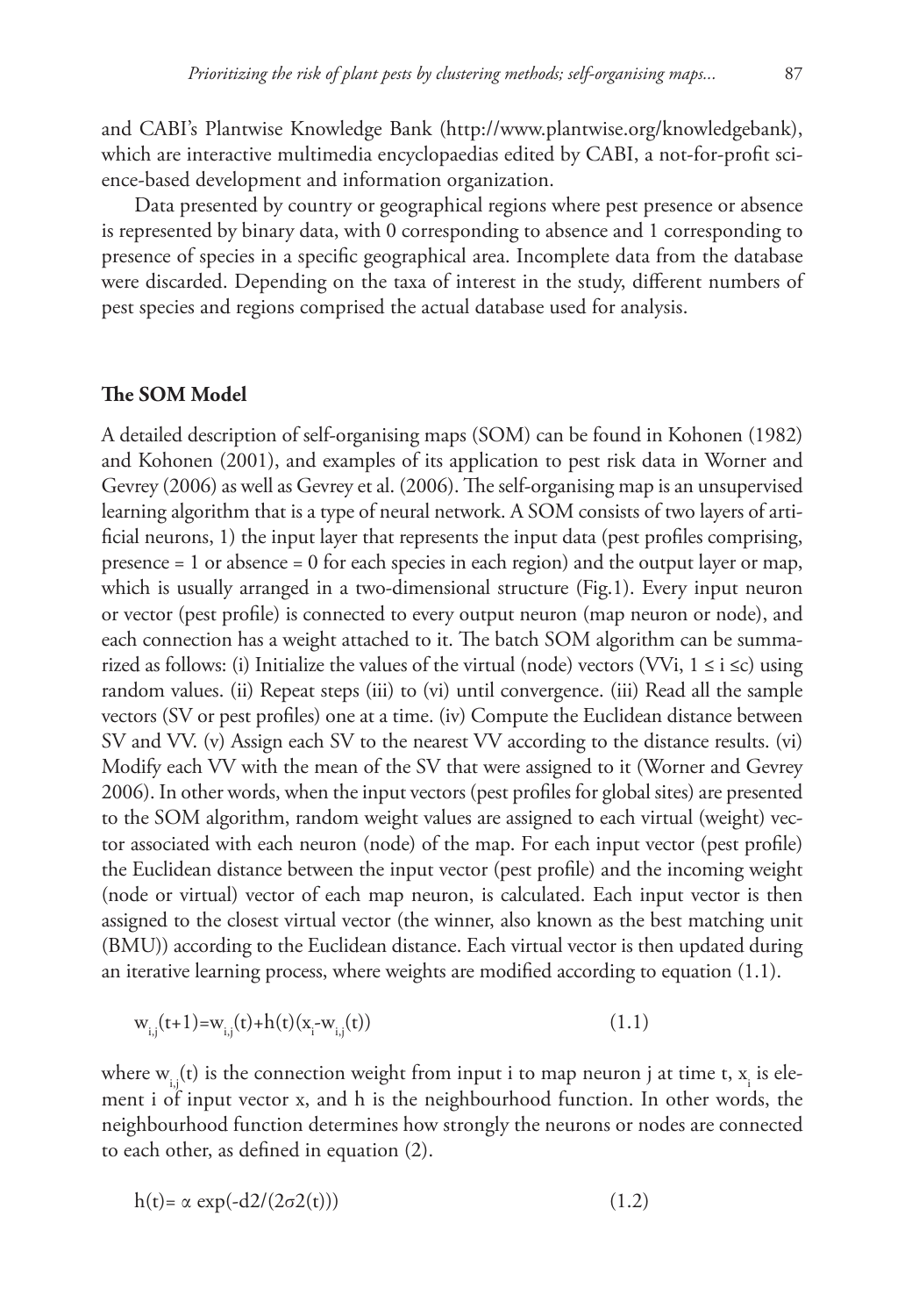where  $\alpha$  is the learning rate, which decays towards zero as time progresses, d is the Euclidean distance between the winning unit (BMU) and the current unit j, and  $\sigma$  is the neighbourhood width parameter, which also decays towards zero (Watts and Worner 2009b).

Basically, the large number of data vectors, or pest profiles are sorted such that those pest profiles that are most similar are associated with a particular node, neuron or cell on the map. Additionally, pest profiles associated with cells that are close to each other are more similar than those cells that are further away. While the SOM algorithm is essentially a clustering algorithm, the detail within each cluster is very useful for questions concerning the invasive species of interest. The analysis shows similarities between pest profiles of countries and regions despite that intuitively many regions may not appear to have analogous climates and environmental conditions. Clearly, however, such similarity requires close study and indeed, if the percentage similarity between any two countries in a cluster is examined one usually finds a level of similarity that is often unexpected. Clearly, the SOM analysis is only the start of a more detailed analysis into what the clusters mean. The most important result of the SOM analysis is that the SOM weights can be used to create a risk list where the weight assigned to each species (element in the vector of species) can be used as an index of the risk of those species of establishing in the target area Gevrey et al. (2006). In this way, a subset of the original 844 species can be targeted for more in-depth risk assessment.

#### **Sensitivity analysis of SOMS**

Databases often contain errors and the concern is that such error will significantly affect the confidence in any analysis that is based on the database. Paini et al. (2010a) evaluated the sensitivity of the SOM method by altering the original presence/absence data by an increasing percentage and compared estimates of risk with those generated by a national coordinating body (Plant Health Australia) utilizing expert stakeholder opinion. The same species distribution data set as used by Worner and Gevrey (2006), described above, was used in this study. Additionally, Impact Risk Assessments (IRAs) generated by the Australian Government's Department of Agriculture, Forestry, and Fisheries ([http://www.daff.gov.au/ba/ira/final-plant\)](http://www.daff.gov.au/ba/ira/final-plant) were analysed to estimate the error rate in a sample of the CABI data and to determine the range of data alteration required. To simulate database error, data from all regions in the original database (459) were altered by 5%, 10%, 20%, and 30%. To do that, a set percentage of species were randomly selected from each regional pest profile and their presence or absence records reversed. Each region was altered separately so that no two regions were altered in the same way. Paini et al. (2010a) found that evaluation of the risk posed by the species based on the SOM analysis remained unaffected by alterations of up to 20% of data over all regions (Fig. 2). Of interest was the comparison of species indicated as high risk by the SOM with expert stakeholder methodology. Unsurprisingly, the comparison revealed significant differences in the estimates of establishment risk.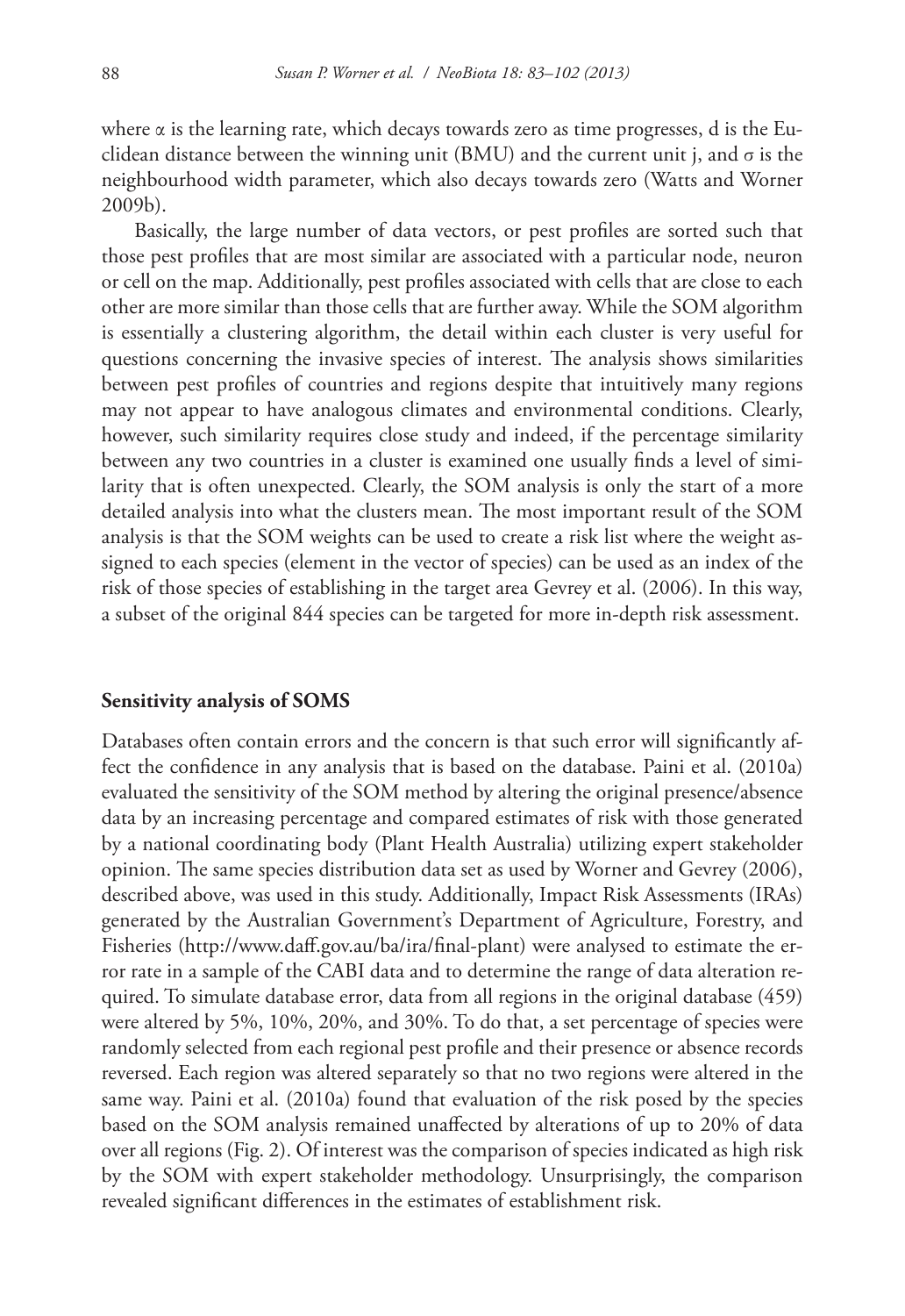

**Figure 2.** The proportion of species remaining in the top 100 list in response to an increasing level of data alteration. (Reprinted with permission from Paini et al. 2010a).

Clearly, no data set is complete and the impact of potentially inaccurate or incomplete data was tested in another study where species profiles were bootstrapped (resampling with replacement) 1000 times and the change in each species rank (highest weight to the lowest) was recorded (Watts and Worner 2009b). The New Zealand regional pest profile was used. For the top 50 most highly ranked species, that were not established in New Zealand, their ranks changed on average only 14 places out of a possible 800, indicating considerable confidence in the method.

## **SOM Validation: New Zealand data**

Another question is whether a SOM analysis could have helped identify those pest species that actually established in a target region. As a means of validation Worner and Soquet (2010) carried out a new SOM analysis on an updated CABI data base (CABI 2007). New Zealand's pest profile again was used where the status of each currently established pest species was changed one at a time. In other words, if a species is established/present (1) its status was changed to not established/absent (0). The objective was to determine whether changing a species status from present to absent changes its risk index significantly. After the status of a single species was changed from present to absent, a new self-organizing map was created using the modified data and the new risk index for the target species recorded. Following that, the species status was reinstated to its original before repeating the process with the next established/present species.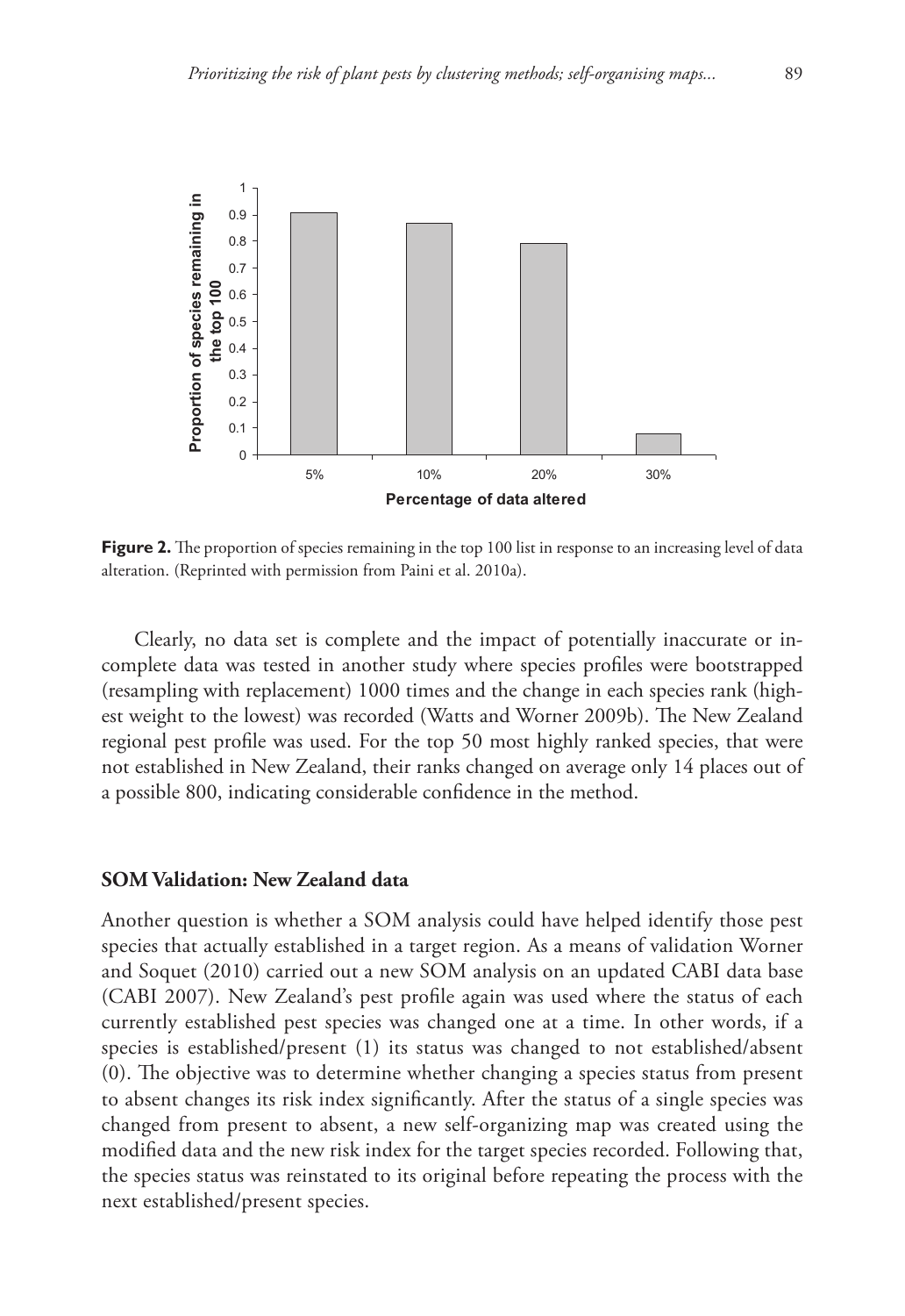By using the same initial parameters for a SOM (map size, initial weight values, number of epochs), the same clusters were formed and for each trial, the same regions were associated with the same neuron or node (cell on the map).

A rank was also associated with each species depending on its weight or risk value. Before validation the species were sorted in descending order from the species with the highest risk allocated the first rank and so on. Using ranks is a good way to measure the change in the risk by evaluating the change of rank before and after alteration. If a species rank hardly changes, in other words, if a previously present species that is changed to absent, maintains a high rank or risk index on re-analysis of the data then the self-organizing map has performed well.

The Spearman's rank correlation between ranks obtained before and after data modification was  $r = 0.987$ , showing high correlation. Altering the data did not have a significant influence on risk assessment. A species that is highly ranked remains highly ranked even though its status is changed. Notably, the cluster to which New Zealand was assigned also never changed, nor were the adjacent neurons modified. Those results once again, illustrated the stability of the method.

The average change in risk values for the top 100 pests was 0.07 and the ranks changed on average, 14 places (Fig. 2) for the 120 established species when their status was changed to absent (Worner and Soquet 2010). Clearly, their initial high risk index barely changed after data transformation thus a SOM analysis would have identified these species as high risk before they established in New Zealand. Despite this, a change of status of 4 of the 120 species currently present in New Zealand resulted in a



**Figure 3.** Average absolute change in risk index = 0.07.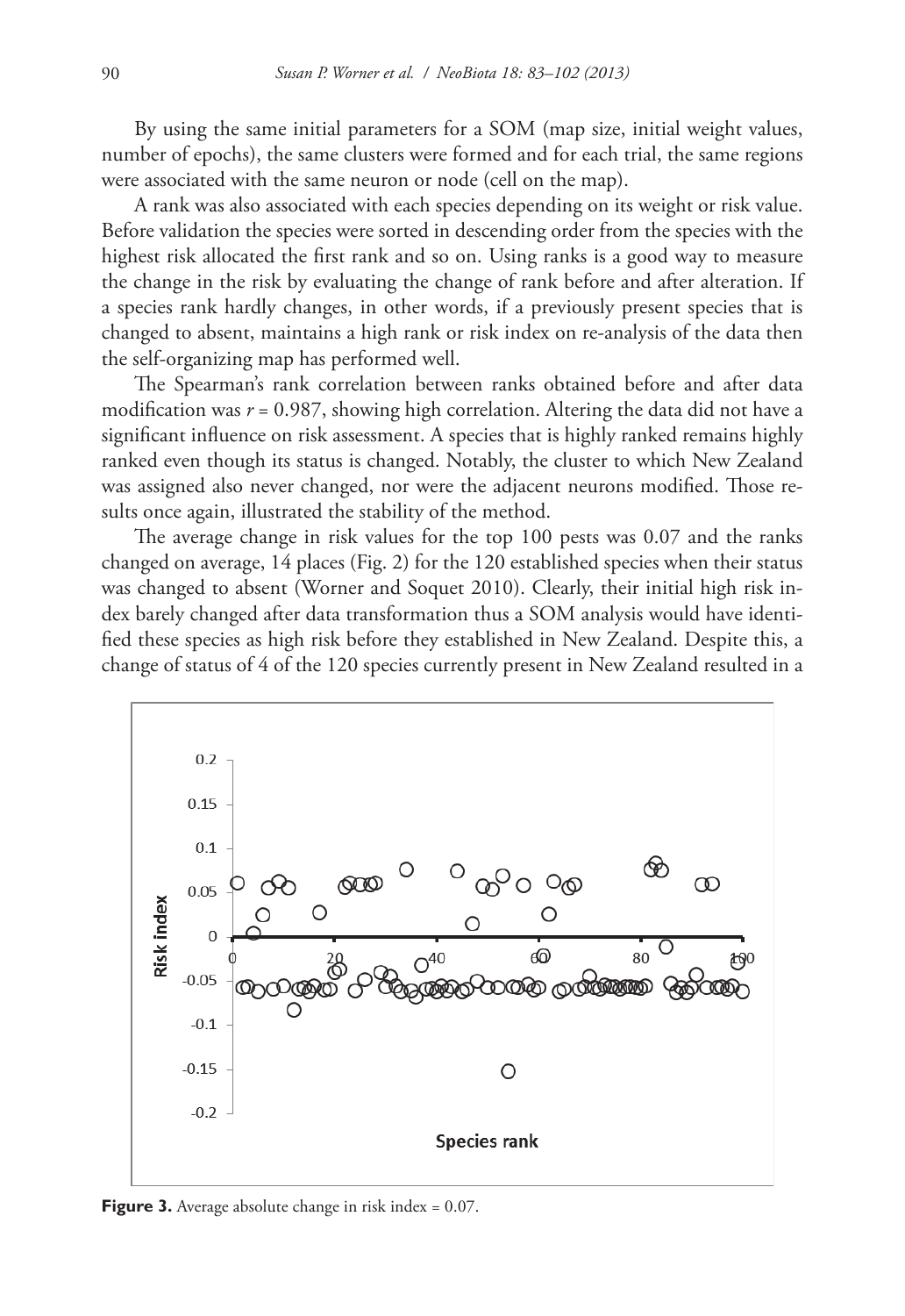change of cluster. For these 4 species the risks values also changed considerably. Some species have low initial risk simply because of low prevalence. Any interpretation of risk for low prevalence species, in other words less than about 20 occurrences, requires much caution and should be based on additional information. It is clear however that this tool is robust enough to not be influenced by even quite large variations for a large number of known global crop pests.

## **SOM Validation: USA data**

Suiter (2011) carried out a SOM analysis on USA data. The data bases used were the Global Pest and Disease Database (GPDD) which is an archive of information for pests of concern to the USA. The study also used data extracted from the CABI Crop Protection Compendium (CPC) as described above for comparative analysis. The GPDD comprised over 3000 species and is well used by many agencies such as the United States Department of Agriculture (USDA), Customs and Border Protection (CBP), Department of Homeland Security (DHS) and State Co-operators. In contrast to the study carried out by Worner and Gevrey (2006) and Gevrey et al. (2006), Suiter (2011) included all pest species recorded in the respective data bases, from bacteria to weeds, in the analysis. World pest distribution data extracted from both databases included only distributions marked as "Present". "Unverified, Uncertain, Eradicated, Intercepted" and "Questionable" citations were discarded. The resulting analysis of the GPDD data comprised 45,051 unique distribution records and for the CABI database, there were 47,411 unique distribution records. Interestingly, there was only 9.8% overlap in the species recorded in each database (Fig. 4). Of particular interest with respect to validation of the SOM method was the number of high risk species, as determined by the SOM method, that were not established in 2007, that subsequently established by 2011. A 10 X 15 SOM map was used for the analysis and the databases were analysed separately.

The analysis of the GPDD database showed six species with high risk indices that had not established in 2007 had established by 2011 and also six species with high risk indices in the CABI database. These species were not the same, so 12 high risk species have subsequently established by 2011. It is not known whether any of these species were regulated at the time or whether they were on any agency risk list. It appears that the SOM analysis is a useful filter that may alert risk assessors to potential threats that require a closer analysis.

Suiter (2011) found that the SOM analysis was quite robust and provided a consistent fit of the neural network to the pest distribution data. Suiter (2011) pointed out that the results of the analysis may be subject to data over- or under-sampling artefacts. For example, countries that have been heavily sampled for invasive pests (i.e., USA, China, Australia) consistently cluster together on the SOM neural net. Suiter (2011) concluded that this could be due to one or more of several factors, 1) a high probability of overlap in pest assemblages for countries with a large number of pests,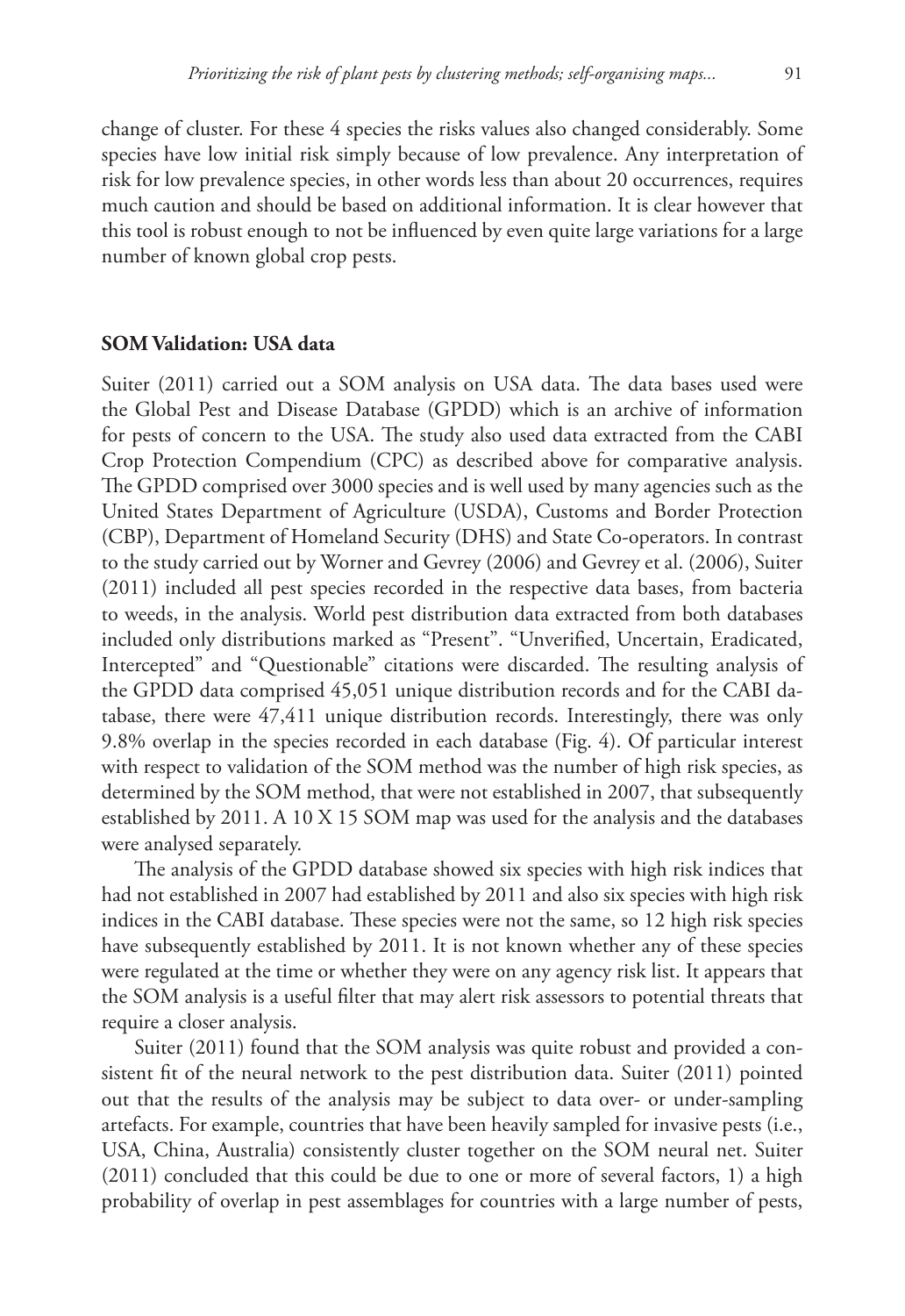

**Figure 4.** The level of similarity between the GPDD and CABI databases.

2) the countries are vast with a wide range of climates that may be very similar, 3) the countries with high pest numbers may be major trading partners and the similarities in current pest assemblages are most likely historical in nature due to trade and human movement, and 4) these countries have the resources and capacity to survey for invasive pests, unlike poorer countries. However, comparing the results of Suiter (2011) with the findings of Worner and Gevrey (2006) it appears that oversampling does not completely explain why some clusters occur. For example, Worner and Gevrey (2006) found that some countries (e.g., Tasmania, 63 species) in the New Zealand cluster had only half the number of species as some other countries (Canary Islands, 125) in the same cluster. Also the fact that trading history is important has always been proposed as one of the reasons why some pest assemblages are similar (Worner and Gevrey 2006, Paini et al. 2010b).

The Suiter (2011) study found that of the 2600 GPDD pests and 2500 CABI pests, only 505 (9.8%) (Fig. 4) were shared by both datasets and despite that, the GPDD and CABI geopolitical SOM projections looked very similar. When risk rankings were used to produce a prioritized pest list, the species compositions generated for the United States for both datasets were quite different. The study illustrates that the composition of the pest species complex present in a dataset and the distribution of species in the country of interest, are important. When there are many endemic pests in the data matrix for a large area like USA, the Euclidean distance values (risk ratings) for pests tend to be significantly lower in general than if the majority of species in the pest profile are not present in the country. That result highlights the need to analyse and interpret the results of each database separately and be mindful of endemic species that may have very low global prevalence and therefore tend not to co-occur with many other species. The fact that each database was able to highlight the risk of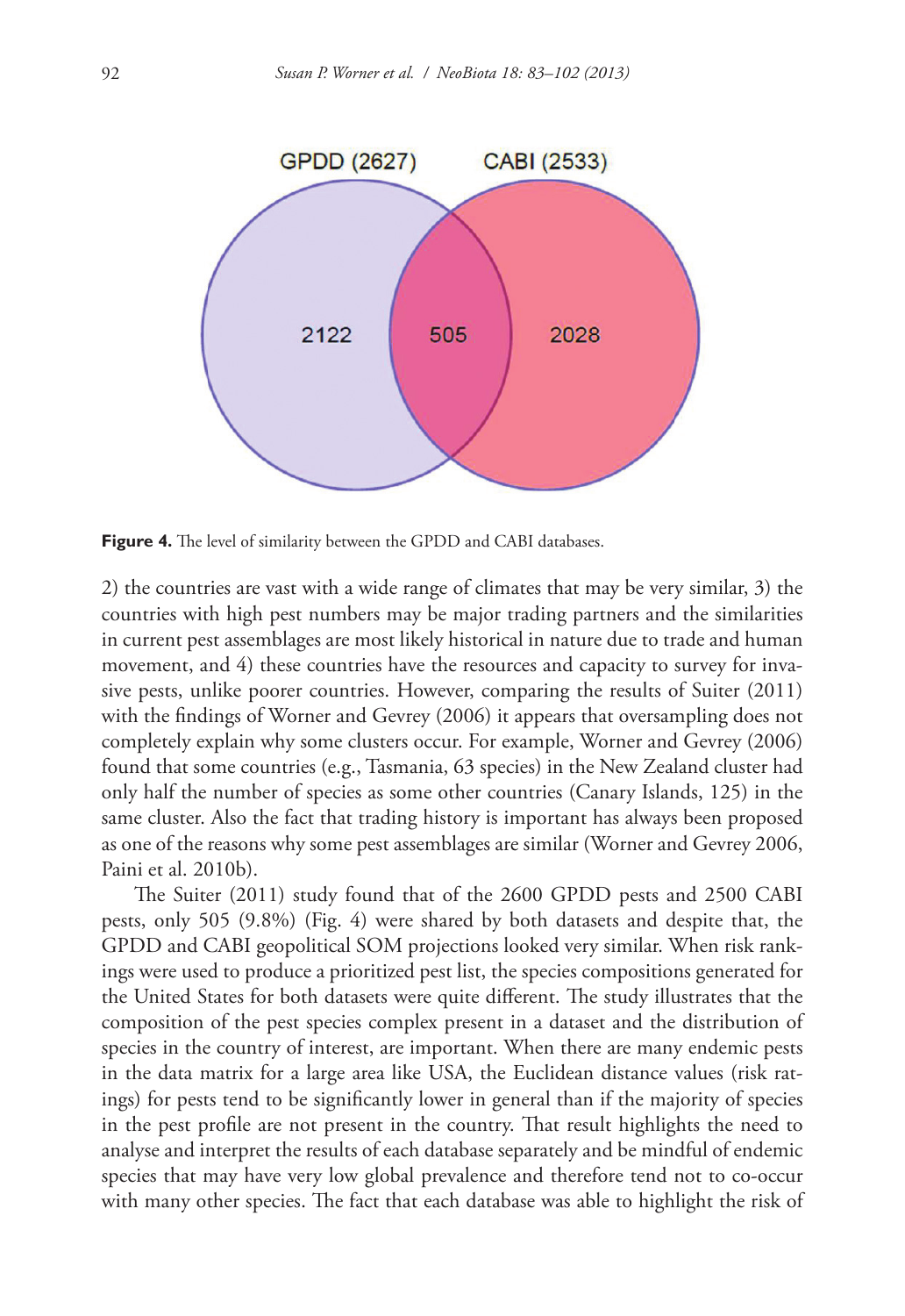a number of species that had not established in 2007 but subsequently established by 2011 (Suiter 2011), illustrates that the information in each database, despite being

different, is valid.

# **SOM Validation: simulated data**

Paini et al. (2011) tested the ability of the SOM to rank fungal species that could establish in a region above those species that couldn't establish according to simulated data. The authors did this in a virtual world in which regions had particular characteristics and species had particular requirements. Surprisingly, there was little or no difference between species that had low prevalence and species that were widely distributed and the success rate was above 90% for all species.

# *K***-means clustering**

*K*-means is an unsupervised algorithm that performs clustering (Lloyd 1982). In other words, the algorithm finds the best way to partition data into groups or clusters. The name *k*-means comes from the fact that the user decides how many clusters (*k* clusters) are necessary to partition data. The *k*-means algorithm proceeds as follows:

- Choose *k* initial centres. These centres (vectors) can be generated randomly or they can be vectors that are randomly selected from the data set.
- For each data vector (eg. regional pest profile), calculate the distance to each of the *k* cluster centres.
- Assign each data vector (pest profile) to its nearest cluster.

Calculate new cluster centres, corresponding to the mean of all vectors in each cluster. Repeat steps 2-4 until a stopping condition is reached. This is usually when vectors no longer change the cluster they are assigned to, that is, the clusters are stable.

The approach of using *k*-means to analyse the regional pest profiles is the same as the self-organizing one where geographical regions are clustered together based on their pest species assemblage (pest profiles) to determine which species are more likely to establish in a new region. In *k*-means, the risk index of a species establishing in a specific region is assessed by its frequency of presence in the vectors/pest profiles in the cluster to which the target region has been assigned. Watts and Worner (2009a, 2009b, 2011, 2012) have reported a number of analyses of the CABI data set (2003, 2007) described above, using *k*-means clustering. In Watts and Worner (2009b) the results of clustering insect assemblages with SOM were compared with the results of the *k*-means algorithm. While that study found that in some ways *k*-means could be superior to SOM, several issues were left unaddressed such as the effect of noise or small random changes to the performance of each algorithm.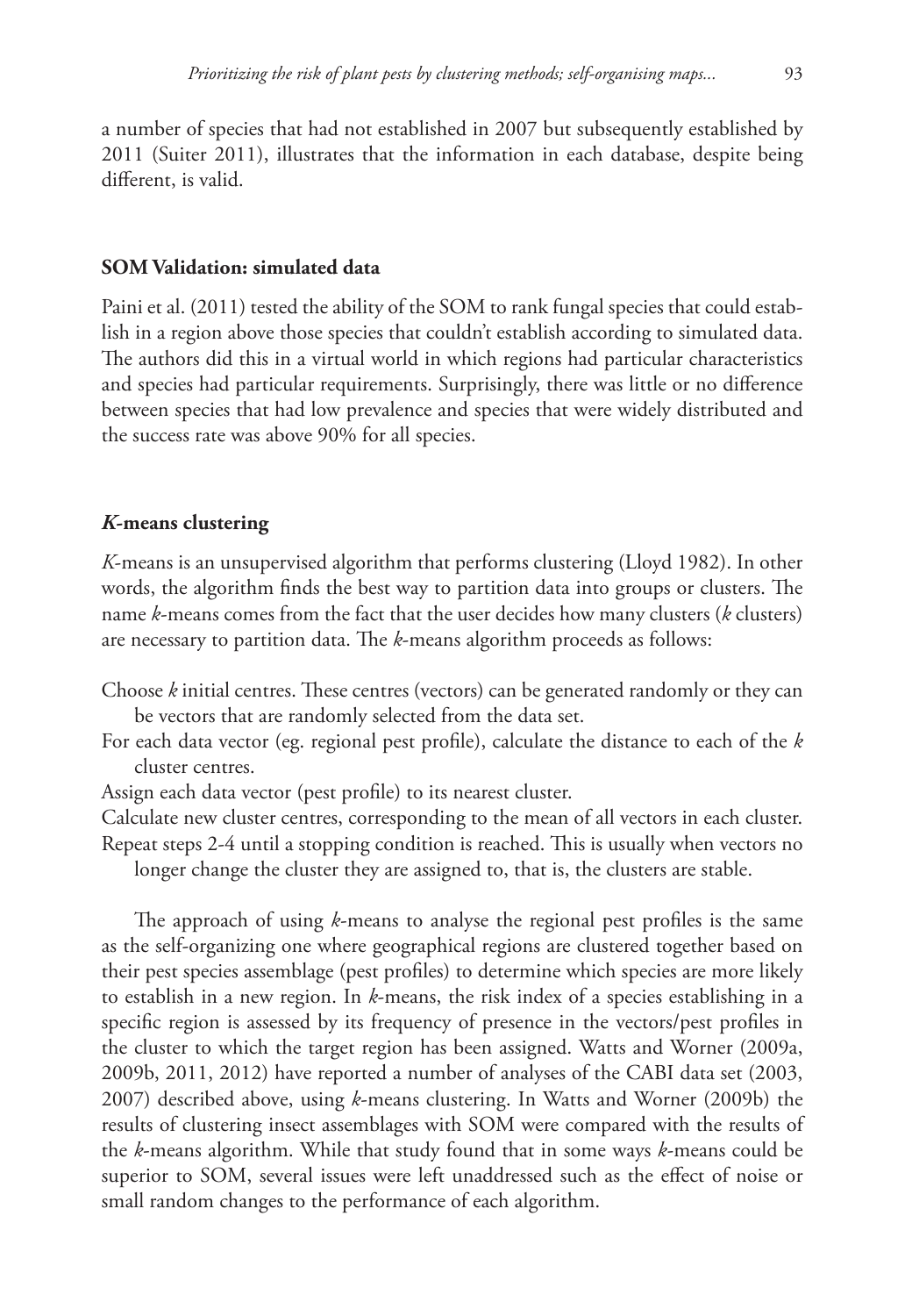Watts and Worner (2012) compared the performance of SOM maps with the performance of equivalent *k*-means algorithms over assemblages of bacterial crop diseases and also investigated the effects of adding noise to the assemblages and measuring cluster quality. Cluster quality for each algorithm was measured using quantisation error (Hansen and Jaumard 1997), which is the mean distance between each vector and the centre of its cluster. In addition, the computational efficiency of each algorithm was also considered. While the Watts and Worner (2012) study found differences in the performance of the clustering algorithms in most instances the difference are not significant. More important, however, in this study as well as previous studies, the different algorithms give high to medium risk indices to basically the same species. For example, in the Watts and Worner (2012) study only 12 species out of the top 80 used for the comparisons, were not in both the SOM and *k*-means risk lists.

#### **Hierarchical clustering**

Borgatti (1994) and Hastie et al. (2009) give good explanations of hierarchical clustering as a means of classifying similar samples or objects. Given a set of N items to be clustered, the start of the hierarchical agglomerative clustering is to:

Assign each item to its own cluster. In each of the subsequent steps, two clusters are merged and a new cluster is formed until all clusters are merged into a single cluster. There are various methods to determine which clusters are merged, for example using the most similar pair of observations in two clusters (single linkage), the most dissimilar pair of observations (complete linkage) or the dissimilarity between the average of the observations in each cluster (group average; Hastie et al. 2009). The method used to merge clusters determines the size of the clusters and the relationships between them. A dendrogram provides a graphical representation of the relationship between the clustered items by plotting each merge at the similarity (distance) between the merged groups. It is important to note that, like the other clustering techniques discussed in this paper the clustering result does not imply a causal relationship and should be interpreted with caution.

An example of a hierarchical cluster analysis of the CABI data is provided by Eschen and Kenis (2012) who investigated the trade in woody plants for planting in Europe, as a major pathway for the introduction of alien forest pests and diseases. While phytosanitary inspections at the import stage are essential to prevent such introductions, Eschen and Kenis (2012) suggest they are limited and tend to target recognised pests, particular hosts and shipments that are likely to contain them. Such phytosanitary inspections tend to be biased, moreover, the identification of risk depends to some extent on expert judgement. The aim of the Eschen and Kenis (2012) analysis was to provide an objective assessment of the risk posed by individual species and identification or prediction of potential sources of invasive species based on the global distribution of known pests. Eschen and Kenis (2012) analysed distribution data (presence/ absence data) obtained from CABI's Plantwise Knowledge Bank [\(http://www.plant-](http://www.plantwise.org/knowledgebank)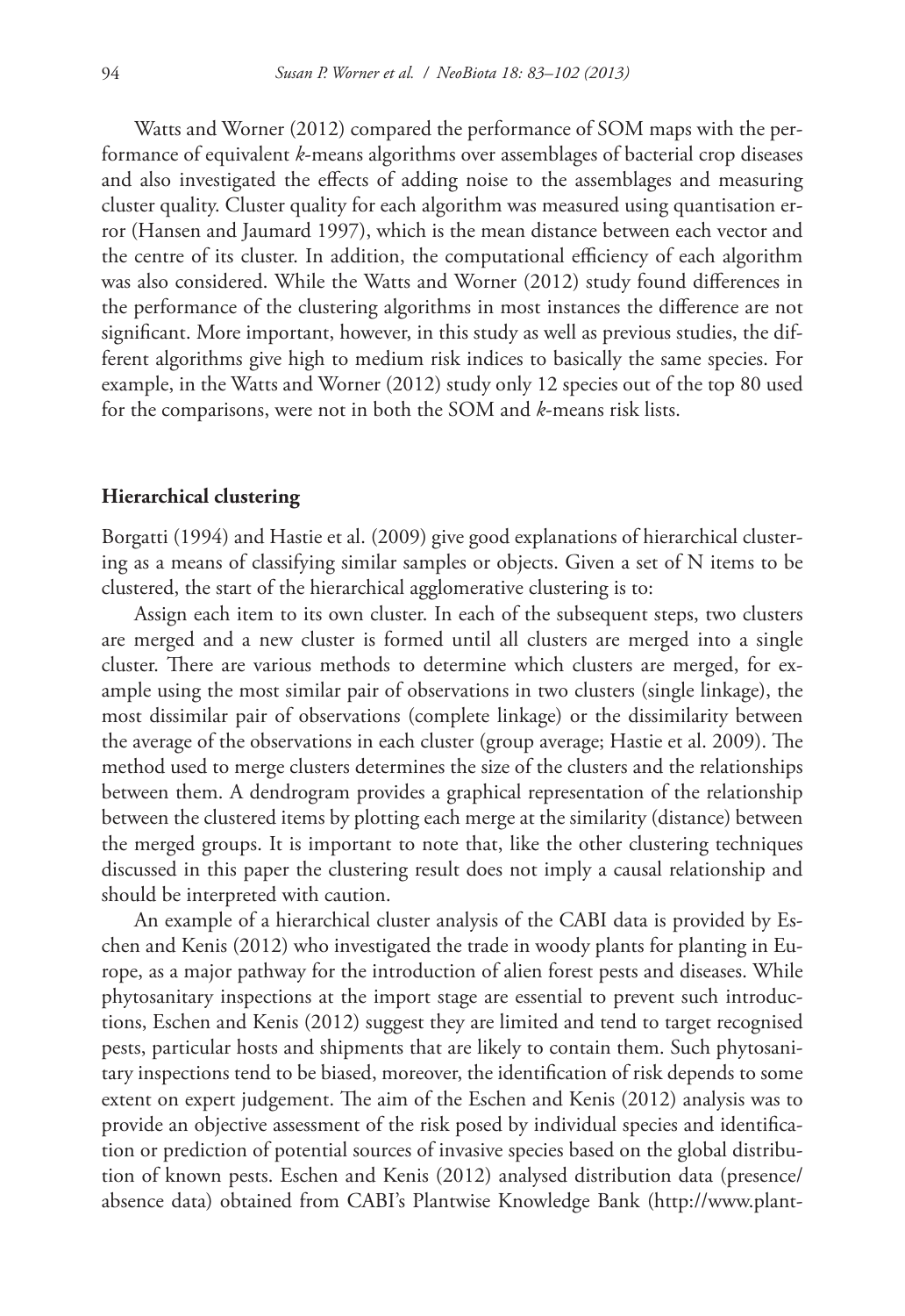[wise.org/knowledgebank](http://www.plantwise.org/knowledgebank)) for 1009 invertebrate pests and pathogens of woody hosts in 351 global regions within 183 countries. Seven large countries were subdivided into regions. The 1009 taxa were divided into twelve groups (4 micro-organism and 8 invertebrate taxa).

Countries and regions with similar pest species assemblages were identified for each organism group using hierarchical cluster analysis and the likelihood of establishment of those species was calculated as the proportion or frequency of countries within the cluster containing EU and European Free Trade Association countries (EFTA) where each species has been recorded as present. Taxa recorded in fewer than six regions were excluded from the analysis to reduce the influence of rare species and outliers. Eschen and Kenis (2012) used Ward minimum variance method (Ward 1963) to determine which clusters were merged, as it consistently produced interpretable clusters, while other methods did not. The optimal number of clusters was determined for each of the twelve groups of taxa using the Davies-Bouldin Index, a measure based on the ratio between the variation within and between clusters (Davies and Bouldin 1979).

Interpretable clusters were formed for all groups of taxa, except for the Oomycetes, where the European countries were spread over all clusters. Clusters for microorganisms contained nearly twice as many regions as clusters for invertebrates (111 vs. 61 regions per cluster). The non-EU regions with the most similar pest species assemblages to EU regions were North America, the Mediterranean region, the northern part of Eurasia and Australia/New Zealand (Fig. 5), which have a broadly similar climatic range as the EU and a long history of intensive trade. Most pest species in the database



Figure 5. Geographical representation of the results of the hierarchical cluster analysis for species of micro-organisms and invertebrates. Countries on the map that are hatched have several regions that typically are in the European cluster. For each country and organism group, lists were produced that indicate those species that pose the greatest risk.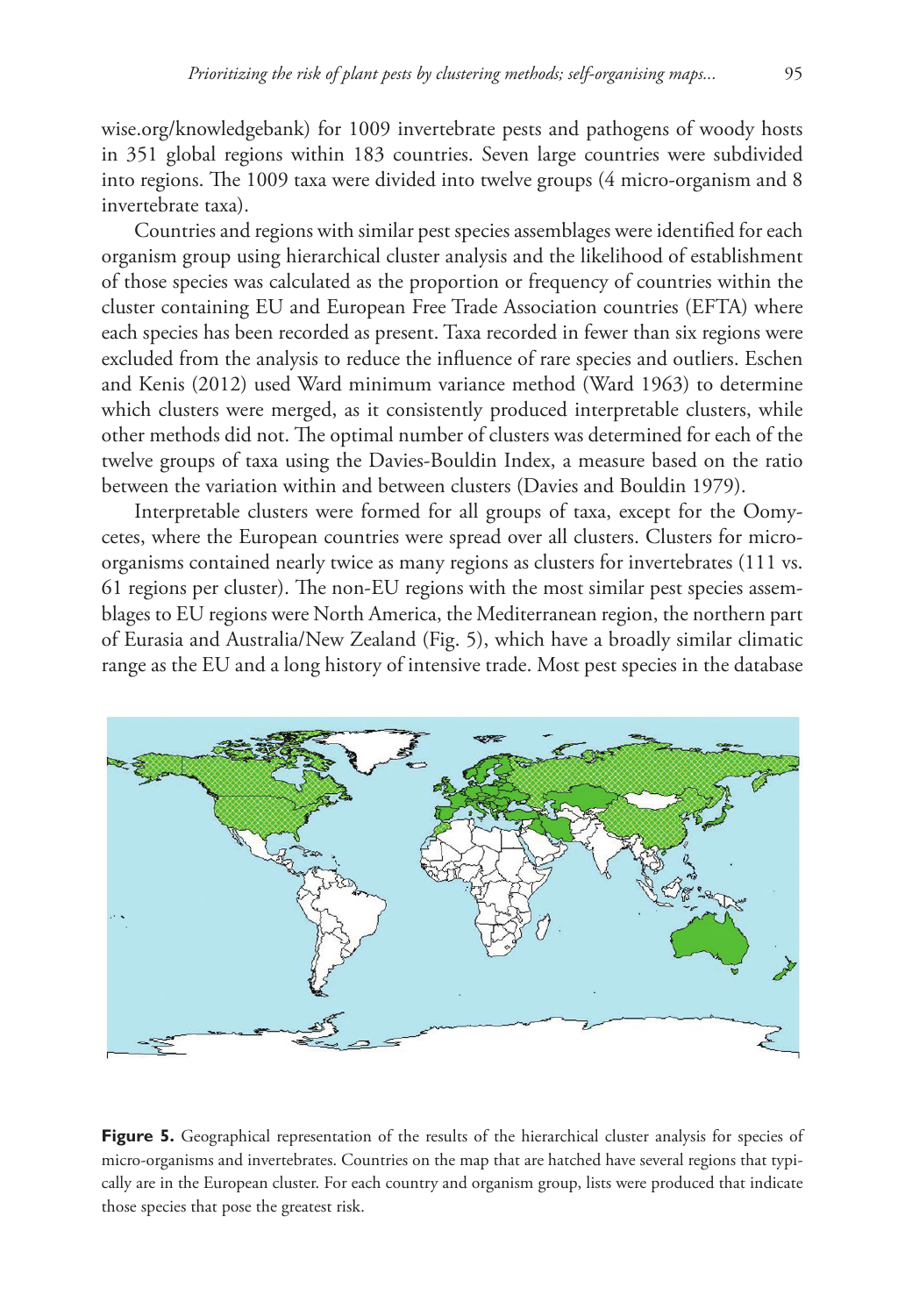used for hierarchical analysis were already present in one or more EU countries at the time of the study, which indicated that the risk of these species primarily comes from within the EU and is similar to the result of Paini et al. (2010b), who used a SOM to identify potential new invasive agricultural invertebrate pests for the USA and also found that the majority of species in their dataset were already recorded in one or more states. Moreover, the high proportion of species already recorded in the target region lowered the risk values (Suiter 2011). Eschen and Kenis (2012) suggested that combining the results of this analysis with economic data could provide a clearer indication about the likely origin of unidentified, future alien species establishing in Europe, that should be considered when assessing the risks associated with the import of woody plants for planting.

#### **SOMs and multi-criteria analysis**

Plant-parasitic nematodes (PPN) cause estimated losses of \$157 billion/year worldwide (Abad et al. 2008) and documented losses of \$600 million/year in Australia (Hodda 2009). Fortunately, Australia does not have many of the globally damaging and quarantinable PPN species and the current losses result from the activities of a relatively few damaging species, such as root-knot nematodes, root lesion nematodes, cereal cyst nematode, *Heterodera avenae* and potato cyst nematode, *Globodera rostochiensis* (in the state of Victoria only). Despite this, trade is increasing, as it is in many other countries, thus providing multiple pathways for introduction of more exotic nematode species. Based on the need for a system to prioritize risks from many PPN species and to predict their potential biosecurity threats, Singh et al. (2012) carried out a study that analysed the distribution data of 250 PPN species from 355 regions worldwide using a SOM. As in the previous studies, Singh et al. (2012) compared the presence and absence of pest species in Australia to other regions of the world by clustering regions with species assemblages similar to Australia and her component states. The SOM was also used to determine regions which could act as a donor for potential invasive species.

Singh et al. (2012) considered that in addition to distribution, there are other criteria that contribute towards the risks and impact of a species. Additionally, there are often biases in the distribution data as thorough nematode surveys are lacking in countries where there is very limited nematological expertise available. In consideration of all these factors, Singh et al. (2012) devised an assessment including the following nine criteria. For example, 1) the existence of particular pathways, 2) survival adaptations, 3) pathogenicity, 4) host range, 5) whether the species is an emerging pest, 6) its taxonomy, 7) the existence of particular pathotypes and, 8) association in disease complexes, and, 9) the level of knowledge that exists about the species. For each of the nine criteria, a probability scale was established indicating the level of risk. For example, for the pine wilt nematode, *Bursaphelenchus xylophilus*, and the criterion "Pathways", they define the probability scale as, a) association with propagative material  $p \ge 0.6$ , b) association as a contaminant,  $p < 0.6 > 0.3$ , c) not directly associated with trade  $p < 0.3$ . For each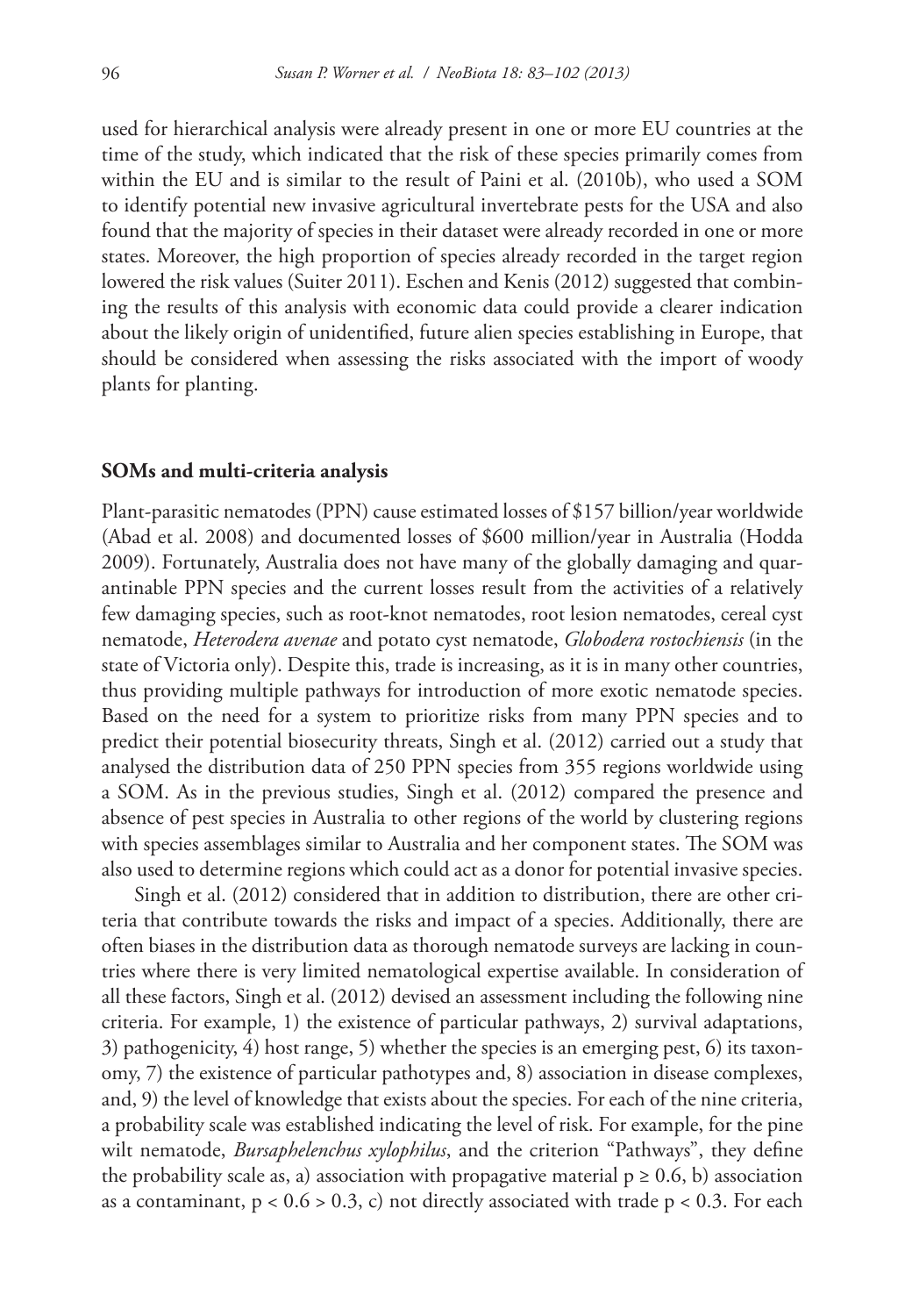criterion, probability values were estimated based on both literature search and expert judgment. Following that, weights were assigned based on the relative contribution of each criterion towards the biosecurity risk. The SOM index from the analysis of PPN distributions was combined with the values from the nine criteria and the sum of the weighted average values was calculated to determine the overall biosecurity risk.

Initial SOM clustering indicated that potential donor regions or regions from where species are most likely to pose the greatest threat were unsurprisingly, Australia's major trading partners. *Bursaphelenchus xylophilus* is a well known quarantine nematode species and based on the SOM analysis of the distribution data the resulting SOM index of 0.37 indicated the species to be of medium risk. Singh et al. (2012) used SOM index risk scale,  $> 0.7 =$  High,  $< 0.7 > 0.3 =$  Medium and  $< 0.3 =$  Low risk. When the criteria based assessment was included, the resulting risk value was much higher than that estimated by the SOM index alone (Table 1).

The higher risk is the result of considering the potential economic impacts of the species and additional information such as recent spread and availability of pathways as indicated by the number of interceptions in wood packaging materials and pine timber products. Another example is the carrot cyst nematode, *Heterodera carotae*, an economically important pest which currently has a restricted distribution. However, despite this restricted distribution, there is evidence of its spread and also its good survival adaptations by the formation of cysts. The SOM estimate ranked the species as low risk, but based on the multicriteria analysis, it becomes categorised as a medium risk species (Table 2).

The study by Singh et al. (2012) illustrates, as Worner and Gevrey (2006) suggested, that relying only on SOM estimates alone may lead to under- or overestimation of risks depending on the species. SOM remains a useful method for initial prioritization and can be incorporated with criteria based methods to better estimate a species biosecurity risks. A similar suggestion was made by Eschen and Kenis (2012), who found that their analysis did not identify Asia as a potentially important source or donor region for new invasive pests, despite a recent, strong increase in trade in plants for planting from that region.

| Criteria                        | Probability | Weight |
|---------------------------------|-------------|--------|
| Distribution (SOM index from 1) | 0.37        | 0.2    |
| Pathways                        | 0.80        | 0.15   |
| Survival adaptations            | 0.65        | 0.1    |
| Pathogenicity                   | 0.85        | 0.1    |
| Host range                      | 0.55        | 0.1    |
| Emerging pest                   | 0.80        | 0.1    |
| Taxonomy                        | 0.60        | 0.1    |
| Pathotypes                      | 0.50        | 0.05   |
| Disease complex                 | 0.60        | 0.05   |
| Knowledge                       | 0.45        | 0.05   |
| Sum (probability by weight)     |             | 0.62   |

**Table 1.** SOM analysis and criteria based assessment of the pine wilt nematode (*B. xylophilus*)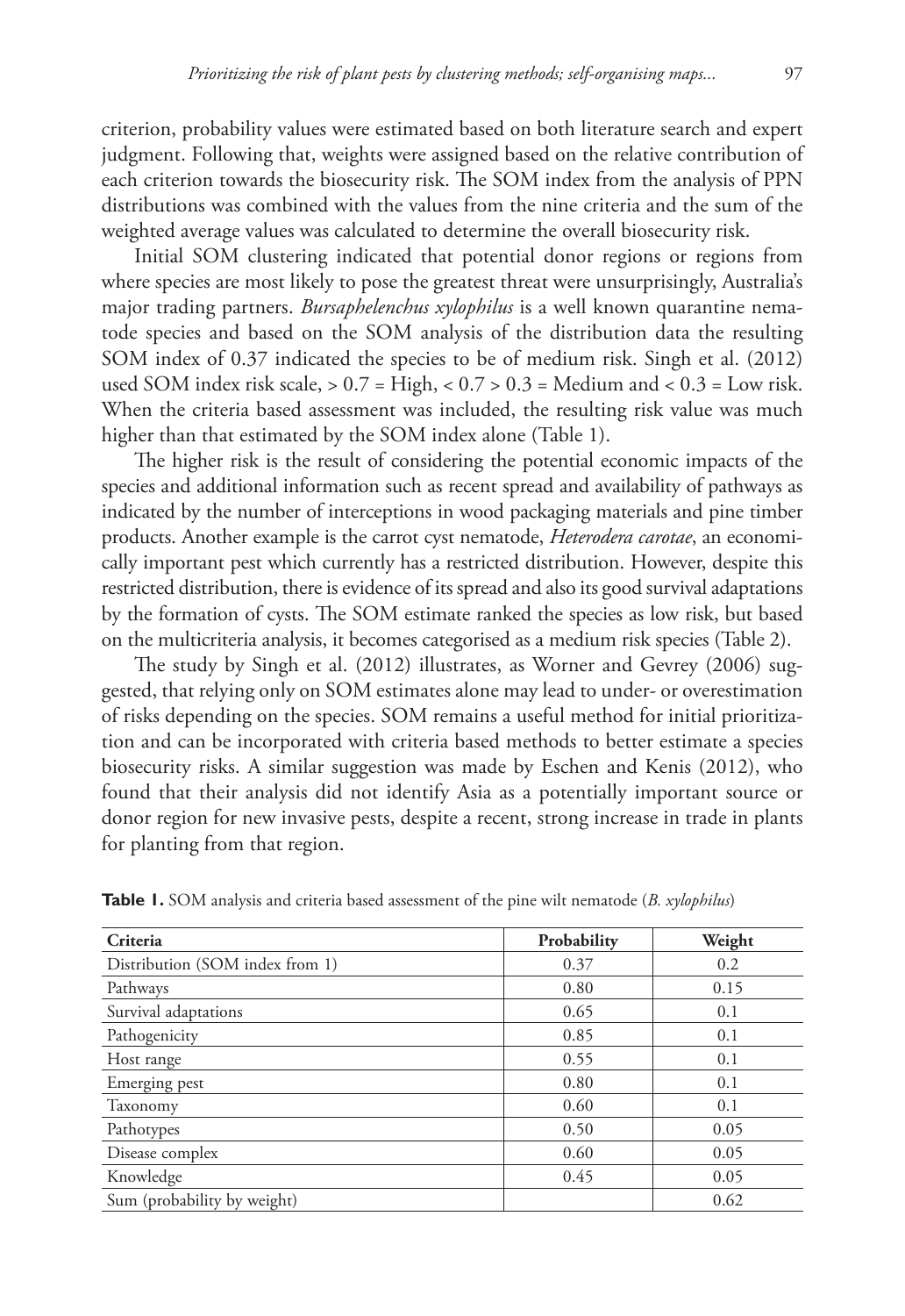| <b>Species</b> | <b>SOM</b> Index | Combined weighted average |
|----------------|------------------|---------------------------|
| B. xylophilus  | 0.37             | 0.62                      |
| H. carotae     | 0.10             | 0.47                      |
| H. glycines    | 0.40             | 0.63                      |
| H. oryzae      | 0.47             | 0.52                      |
| M. chitwoodi   | 0.20             | 0.62                      |

Table 2. The results of a multi-criteria analysis for a range of exotic nematode species.

## **Discussion**

The studies described here suggest that SOMs can provide additional or preliminary information for evaluation and prioritisation of alien invasive species. It appears that no matter which clustering method or database is used, the analysis of similarities among pest species assemblages or regional profiles can be very useful. A criticism made by stakeholders has been that the databases used for such analyses contain a substantial number of errors. However, sensitivity analyses carried out by Paini et al. (2010a) and Watts and Worner (2009b) show that species weights and species ranks appear relatively robust to quite large errors in species distribution data. Given the many errors of omission and commission that are inevitable in such databases, these findings illustrate the practical utility of this approach and the utility of SOMs as a method, that can complement the current approaches used by biosecurity agencies. Additionally, the study by Suiter (2011) showed that quite different databases can still provide useful assessments of potential threats borne out by the number of species in each database given high risk weightings in 2007 that eventually established by 2011. In addition, the Suiter (2011) study seems to indicate that there may be some value in including other pest taxa in the analysis. The reason why the inclusion of more pest species might give better results is that more species may better characterise the pest complex by integrating more information about the abiotic and biotic influences of the region compared with fewer species. This hypothesis clearly requires more research.

With respect to the clustering methods that have been applied to the pest prioritisation problem, they all have advantages and disadvantages. The SOM analysis is computationally less efficient, but gives rich results. *K*-means is reputed to be susceptible to outliers and the results greatly depend on the initial partitions (the values of the cluster centres). However, an advantage of a SOM analysis is that it deals quite well with outliers. Indeed we have observed it can confine outliers in a part of the SOM map without affecting the other parts. *K*-means just partitions the data, whereas a SOM analysis preserves the relationship between neighbouring clusters or nodes in the map. Nearby data vectors in the input space are mapped onto neighbouring locations on the output (map) thereby preserving the internal structure of that data. SOMs also provide good data visualization and provide users with results that can simplify further analysis

Despite the difference between SOMs and *k*-means, a further analysis of the results in Watts and Worner (2012) shows that the differences between a *k*-means analysis and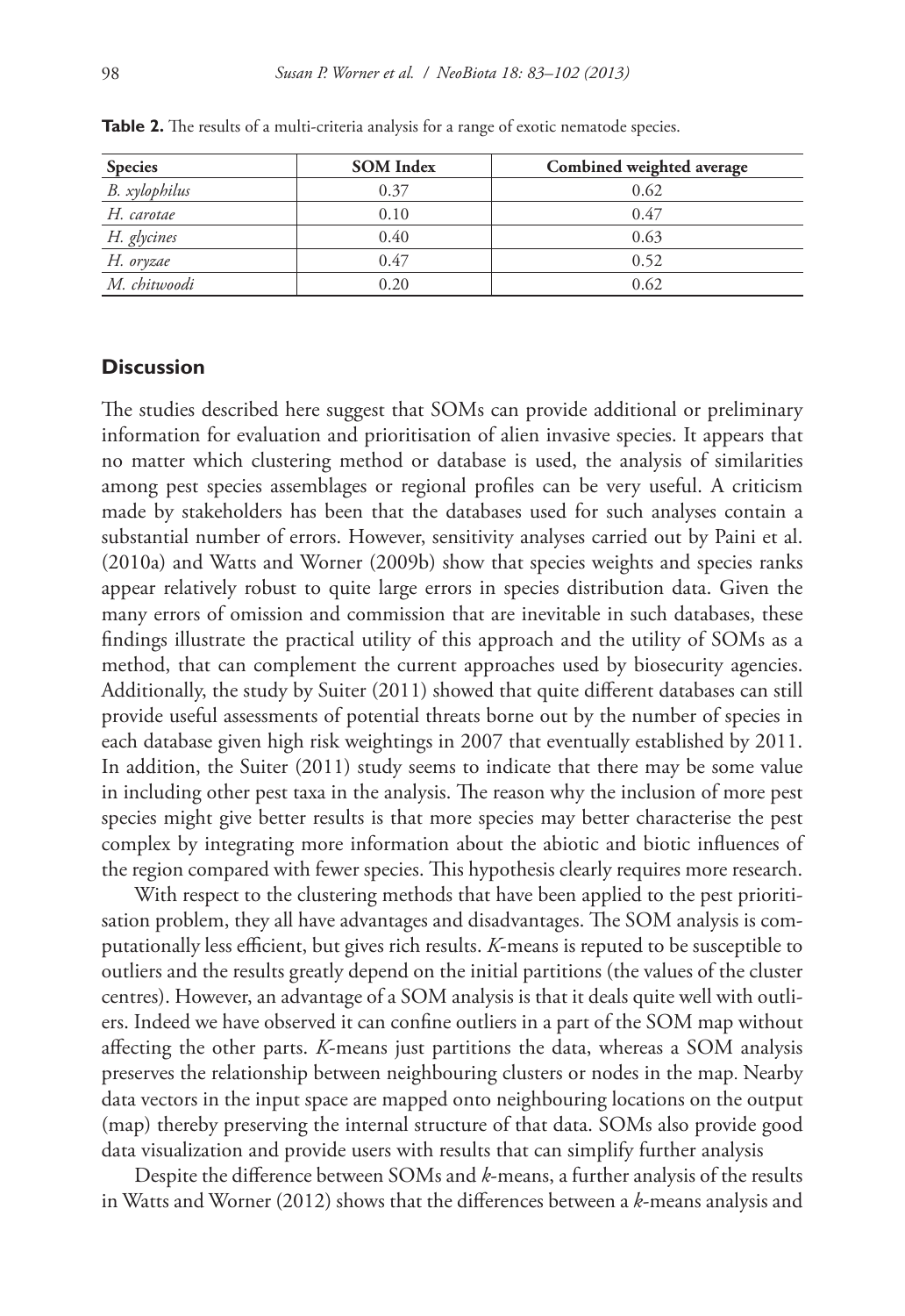a SOM analysis can be minor if the same number of clusters as the SOM analysis are used. The advantage of *k*-means over SOM is that it is much more computationally efficient, however that does not seem so important when risk analyses, particularly when related to a new commodity or import risk assessment, may take a year or more to complete.

A striking feature when the clusters that result from the methods presented here are compared is the similarity of the results. The clusters in Worner and Gevrey (2006), Watts and Worner (2009b), Eschen and Kenis (2012) and another study by Vänninen et al. (2011) are very similar, although three techniques and two different datasets were used. The Eschen and Kenis (2012) study investigated twelve groups of invertebrates and micro-organisms with woody hosts, while the other studies investigated agricultural insect pests, but the clusters produced were strikingly similar. Such similarity suggests that the results of all three techniques were robust. However, values for the risk factors varies and a formal comparison of the methods discussed here would be desirable

Like all data analyses, the methods described here involve error. A weakness of all the clustering methods is their inability to provide a realistic risk index for species that have a restricted distribution and low prevalence, or emerging pests that initially have low prevalence and therefore low co-occurrence with other species. Although Paini et al. (2011) showed the SOM was able to successfully identify even low prevalence species as having a higher likelihood of establishing than other more widespread species that were not able to establish. The SOM method in particular identifies species that are strongly associated with a particular pest profile. For those species that are not yet established, there could be very good reasons why those species have not established but clearly they need closer study. Other information should be considered. In fact the multi-criteria analysis is a good example of first using the SOM analysis to target species for in-depth risk assessment then quantifying additional relevant information to provide a more informed risk assessment.

## **Recommendations**

Self-organising maps and other clustering methods have been used to filter the large amounts of information about the distribution of known global invasive arthropod pests and plant pathogens for risk assessment to help prioritise policy and resources. This novel approach continues to be researched and adopted by a scientists and agencies internationally to provide decision support for risk assessors. With more people applying the concept of clustering invasive species assemblages, indicative protocols that allow for robust comparative studies need to be developed. Protocols for the detection and removal of possible outliers, guidance for the choice of the initial number of seed clusters (or cells for a SOM), acceptable methods for cluster validation and judging cluster quality across all methods as well as methods for reconciling the information coming from different clustering methods, are required. An additional requirement for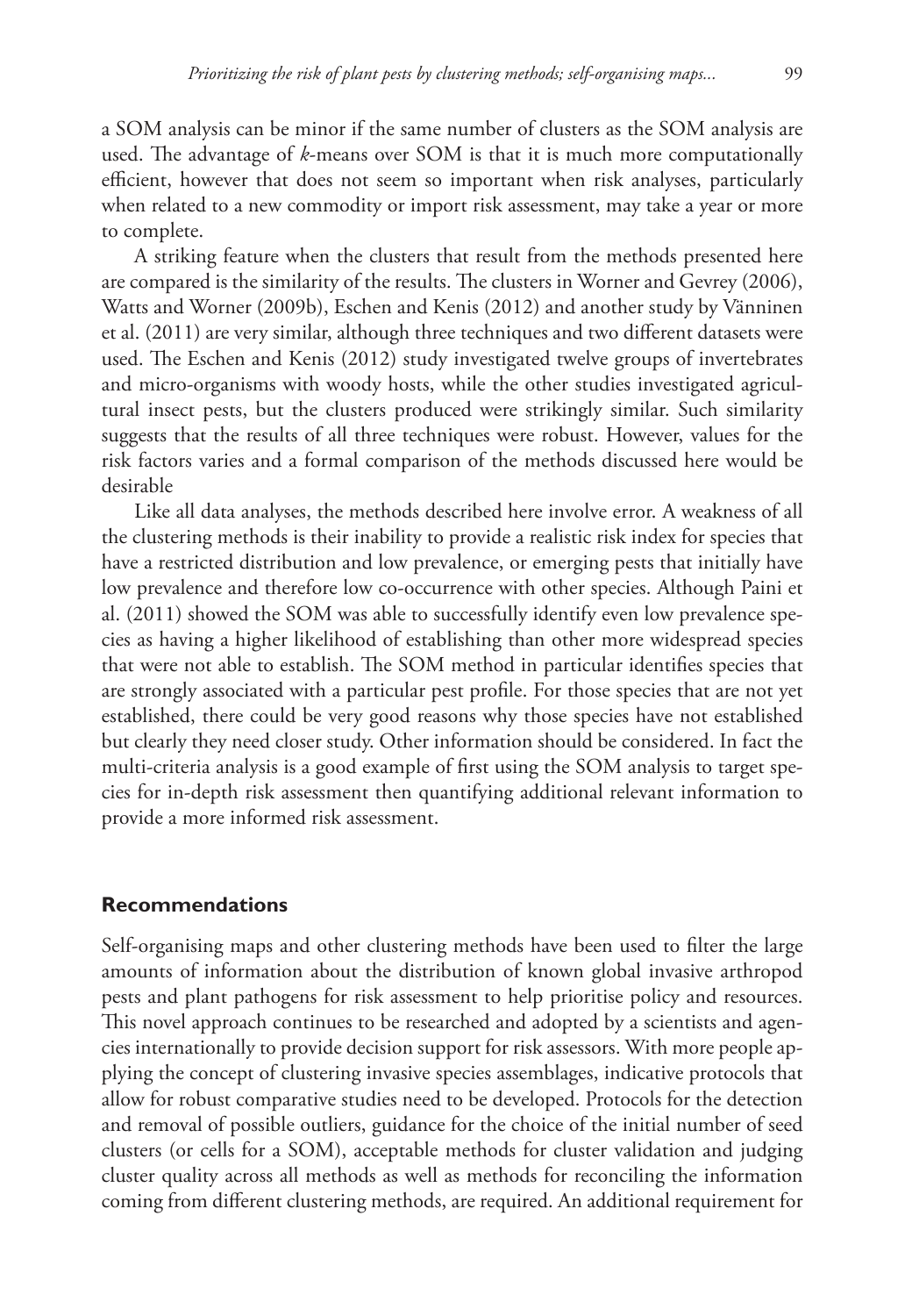risk assessment is to determine the efficacy of using clustering methods to refine the projection of the potential for establishment of high risk species by combining regional assemblages with regional climate and habitat variables. Moreover, additional research is needed to investigate whether, in addition to pests and pathogens, the inclusion in the analysis of other associated organisms, such natural enemies, biological control agents, and fungal endophytes, can give stronger and more informative aggregations. Additionally, the analyses presented here are based on political regions where an alternative is to use eco-climatic regions that might provide closer links of the pest profiles with specific host and climate combinations.

## **Acknowledgements**

We thank CABI for making its valuable database freely available for research purposes. This research has received funding from the Bio-Protection Research Centre, Lincoln University, New Zealand, the Co-operative Research Centre for National Plant Biosecurity, Australia, the OECD Co-operative Research Programme, the European Union Seventh Framework Programme FP7 2007-2013 (KBBE 2009-3) under grant agreement 245268 ISEFOR and by a grant from the Swiss State Secretariat for Education and Research to join the COST action 'PERMIT'.

## **References**

Abad P, Gouzy J, Aury JM, Castagnone-Sereno P, Danchin EGJ, Deleury E, Perfus-Barbeoch L, Anthouard V, Artiguenave F, Blok VC, Caillaud MC, Coutinho P M, Dasilva C, De Luca F, Deau F, Esquibet M, Flutre T, Goldstone JV, Hamamouch N, Hewezi T, Jaillon O, Jubin C, Leonetti P, Magliano M, Maier TR, Markov GV, McVeigh P, Pesole G, Poulain J, Robinson-Rechavi M, Sallet E, Segurens B, Steinbach D, Tytgat T, Ugarte E, van Ghelder C, Veronico P, Baum TJ, Blaxter M, Bleve-Zacheo T, Davis EL, Ewbank JJ, Favery B, Grenier E, Henrissat B, Jones JT, Laudet V, Maule AG, Quesneville H, Rosso MN, Schiex T, Smant G, Weissenbach J, Wincker P (2008) Genome sequence of the metazoan plantparasitic nematode *Meloidogyne incognita*. Nature Biotechnology 26: 909–915.

Borgatti SP (1994) How to explain hierarchical clustering. Connections 17: 78–80.

- CABI (2003) Crop Protection Compendium, Global Module, 5th edn. CAB International, Wallingford, UK.
- CABI (2007) Crop Protection Compendium, Global Module, 5th edn. CAB International, Wallingford, UK.
- Chon T-S (2011) Self-organising maps applied to ecological sciences. Ecological Informatics 6: 50–61.
- Davies DL, Bouldin DW (1979) A cluster separation measure. IEEE Transactions on Pattern Analysis and Machine Intelligence 1: 224–227.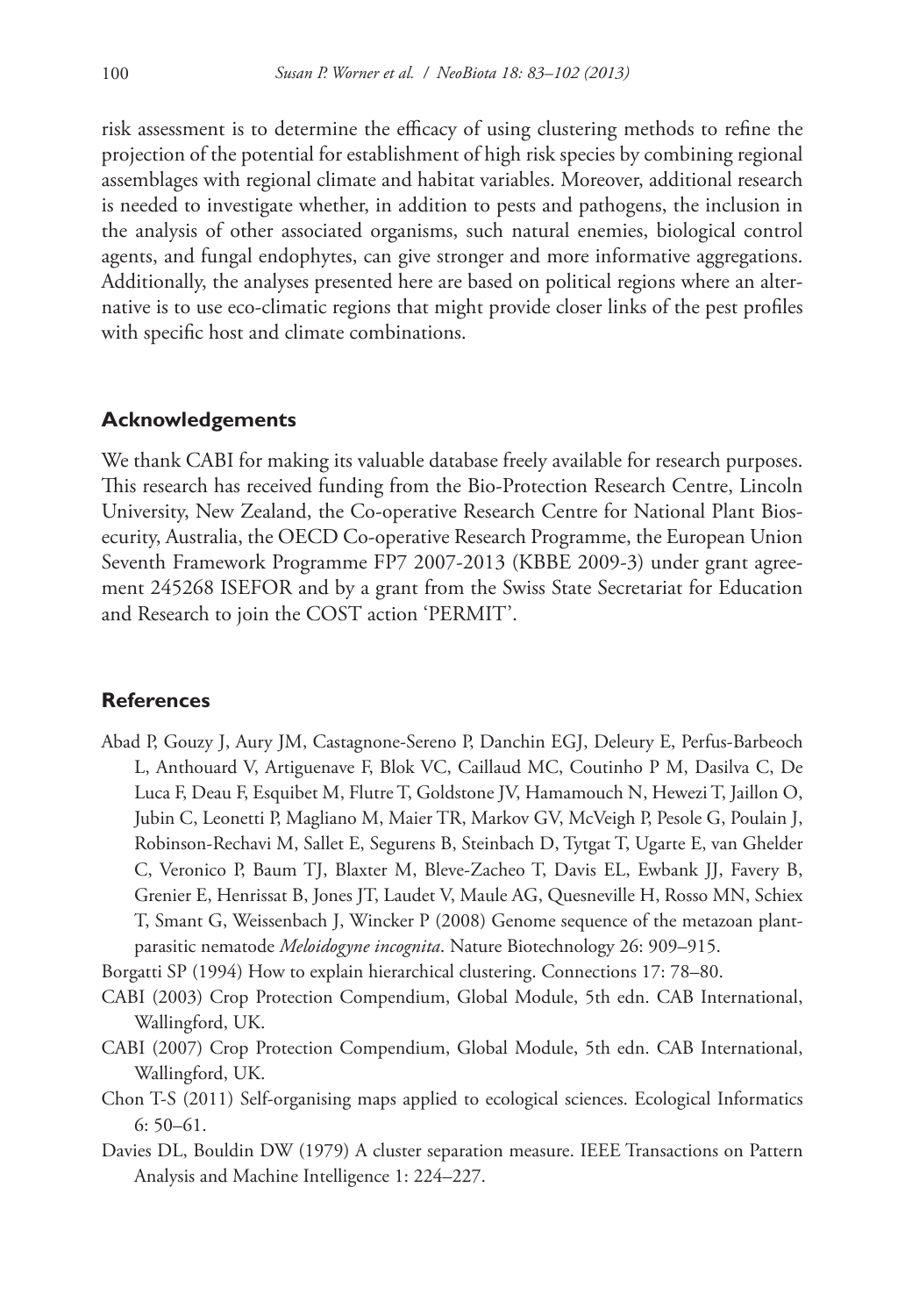- Eschen R, Kenis M (2012) The risk of invasion of Europe by forest pests and diseases, based on their worldwide occurrence. 3rd Meeting of IUFRO Working Unit, June 10-16, Tokyo, Japan. [http://hyoka.nenv.k.u-tokyo.ac.jp/alien\\_reports.html](http://hyoka.nenv.k.u-tokyo.ac.jp/alien_reports.html)
- Gevrey M, Worner SP, Kasabov N, Giraudel J-L (2006) Estimating risk of events using SOM models: A case study on invasive species establishment. Ecological Modelling 197: 361– 372.
- Gregory FJ, Copestake P, Pearce JM (2007) Key issues in petroleum geology. The Geological Society Publishing House, Bath UK.
- Hansen P, Jaumard B (1997) Cluster analysis and mathematical programming. Mathematical Programming 79: 191–215.
- Hastie T, Tibshirani R, Friedman J (2009) The elements of statistical learning, second edition. Springer, Berlin.
- Heiri O, Lotter AF (2005) Holocene and late glacial summer temperature reconstruction in the Swiss Alps based on fossil assemblages of aquatic organisms: a review. Boreas 34: 506–516.
- Hodda M (2009) Costs of nematodes to Agriculture. Australasian Nematologists Newsletter 9: 15–20.
- Kohonen T (1982) Self-organized formation of topologically correct feature maps. Biological Cybernetics 43: 59–69.
- Kohonen T (2001) Self-Organizing Maps. Springer, Berlin.
- Lek S, Guégan J-F (2000) Artificial neuronal networks. Springer-Verlag, New York.
- Paini DR, Worner SP, Thomas MB, Cook DC (2010a) Using a self organising map to predict invasive species: sensitivity to data errors and a comparison with expert opinion. Journal of Applied Ecology 47: 290–298.
- Paini D, Worner S, Cook D, De Barro P, Thomas M (2010b) Threat of invasive pests from within national borders. Nature Communications 1: 115. [doi: 10.1038/ncomms1118](http://dx.doi.org/10.1038/ncomms1118)
- Paini DR, Bianchi FJJA, Northfield TD, De Barro PJ (2011) Predicting invasive fungal pathogens using invasive pest assemblages: testing model predictions in a virtual world. PLoS ONE 6: e25695.
- Peacock l, Worner SP (2008) Biological and ecological traits that assist establishment of alien invasive insects. New Zealand Plant Protection 61: 1–7.
- Philibert A, Desprez-Loustau M-L, Fabre B, Frey P, Halkett F, Husson C, Lung-Escarmant B, Marçais B, Robin C, Vacher C, Makowski D (2011) Predicting invasion success of forest pathogenic fungi from species traits. Journal of Applied Ecology, 2011, 48: 1381–1390.
- Schmidt A, Law BE, Hanson C, Klemm O (2012) Distinct global patterns of strong positive and negative shifts of seasons over the last 6 decades. Atmospheric and Climate Sciences, 2012, 1: 76–88. [doi: 10.4236/acs.2012.21009](http://dx.doi.org/10.4236/acs.2012.21009)
- Simberloff D (1989) Which insect introductions succeed and which fail. In: Drake et al. (Eds) Biological Invasions: a global perspective. John Wiley & Sons, New York.
- Singh S, Hodda M, Ash G (2012) A combined approach for better estimation of a species biosecurity risk. Co-operative Centre for National Plant Biosecurity Science Exchange, May, Perth, Australia, 23–25. <http://www.pbcrc.com.au/resource/983>